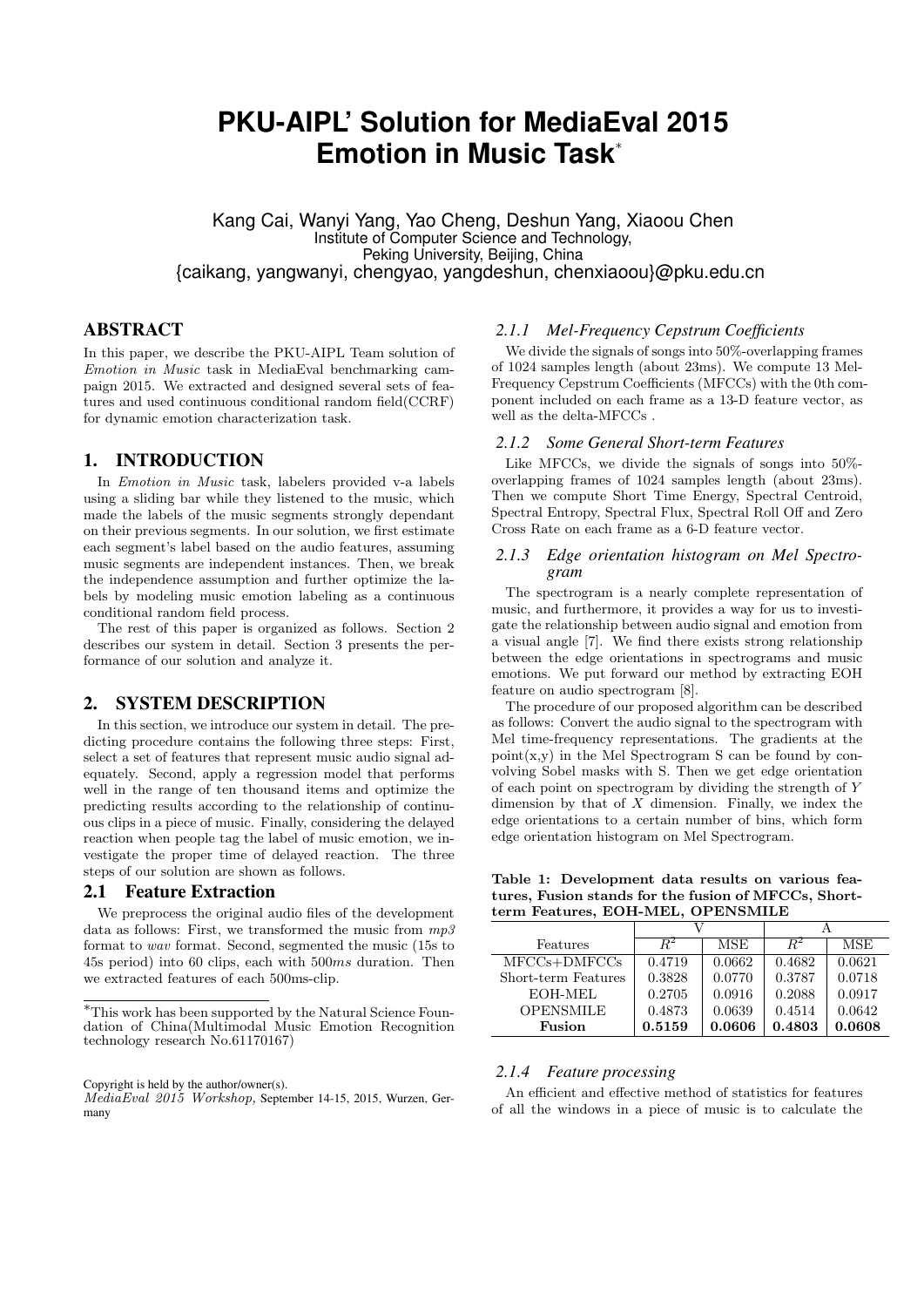| Table of Omelal results on the test data |                   |                   |                     |                     |  |  |  |  |
|------------------------------------------|-------------------|-------------------|---------------------|---------------------|--|--|--|--|
|                                          |                   |                   |                     |                     |  |  |  |  |
| Run                                      | RMSE.             |                   | <b>RMSE</b>         |                     |  |  |  |  |
|                                          | $0.3433 + 0.1940$ | $0.0016 + 0.4319$ | $0.2410 + 0.1066$   | $0.5243 + 0.3034$   |  |  |  |  |
|                                          | $0.3669 + 0.1664$ | $0.0086 + 0.3693$ | $0.2567 \pm 0.0997$ | $0.5025 \pm 0.2206$ |  |  |  |  |
|                                          | $0.3348 + 0.1868$ | $0.0181 + 0.4350$ | $0.2382 + 0.1052$   | $0.5403 \pm 0.2694$ |  |  |  |  |

Table 3: Official results on the test data

Table 2: The performance of predicting model by applying various lagging time

| Lagging time    | $R^2$  | MSE    | $R^2$  | MSE    |
|-----------------|--------|--------|--------|--------|
| 0 <sub>ms</sub> | 0.4867 | 0.0644 | 0.4507 | 0.0641 |
| 500ms           | 0.4873 | 0.0639 | 0.4514 | 0.0642 |
| 1000ms          | 0.4853 | 0.0642 | 0.4585 | 0.0633 |
| 1500ms          | 0.4801 | 0.0648 | 0.4625 | 0.0629 |
| 2000ms          | 0.4689 | 0.0662 | 0.4587 | 0.0633 |

means and variances. However, the windows of a piece of music construct a time series and the inner-connection between those windows cannot be revealed simply through means and variances. We, therefore, seek a proper way to reflect this connection in terms of time.

In this system, we build an Auto-Regressive (AR) and Moving Average (MA) Model to sort out the relationship between windows in terms of time. First of all, we analyze the features of all windows and sequence them in the light of time. Each dimension of the features forms an independent time series. Then, we gain new parameters by modeling those time series using the AR and MA Model. These parameters, together with means and variances, form the new features, among the 121 dimensions of which, means amount to  $32(19+13)$  dimensions, variances  $32(19+13)$ dimensions, AR model 19 dimensions and MA model 38 dimensions. Then we combine above features with EOH-MEL and OPENSMILE features to form the total features of 393 dimensions.

We evaluate the these features on the development set by splitting it into development and test set, while making sure that no samples from the same song are both in the development and test set. The following experiment conducted on the development set also takes the above method.

## 2.2 CCRF for dynamic task

Considering the emotion labels of adjacent scores in the same piece of music are time-continuous, we try to model them as an interrelated sequence. The model we employ is continuous conditional random field (CCRF). Conditional random field is used as a probabilistic graph model, which has the ability to express the long-range dependence and overlapping features, and can better solve the problem of the bias of the label, and all the features can be globally normalized, and the global optimal solution can be obtained. Notably in contrast to hidden Markov models (HMMs), CRFs do not need the independence assumption and Markov assumption, which is necessary for HMMs.

We adopted the CCRF model with SVR as the base classifier to model continuous emotions in dimensional space. We denote  $\{x_1, x_2, \dots, x_n\}$  as a set of labels predicted by SVR, and  $\{y_1, y_2, \dots, y_n\}$  as a set of final labels that we want to predict,  $x \in R^m$  and  $y \in R$ . CCRF is defined as a

conditional probability distribution over all emotion values. It can represent both the content information and the relation information between emotion values,which is useful for dynamic emotion evaluation[2].

## 2.3 Lagging time

When people tag the emotion scores for music, especially for the time-continuous clips of the music, they need the response time for receiving and processing sound, then tagging by hand. So we make an assumption that music clips do not correspond to the scores directly, but with a certain lag. Based on this assumption, we test on development set by varying the lagging time to find the best one. The experimental results are shown in Table 2 and we find that the lagging time for tagging V scores is about 500ms and for tagging A scores is about 1500ms, which is, however, inferred under the experimental conditions with the certain features and regression model of our choice, and needs more experiments to prove.

# 3. RESULTS AND CONLUSION

For CCRF, we set  $n = 61$  for the training of the five runs, which means the number of the clips in one song,  $q = 431$ , i.e., the number of songs in development set.

Run 1 uses the given features extracted by OPENSMILE and the regression model of our choice, SVR+CCRF. Run 2 uses the features of our choice, the fusion of various features, and the given regression model Multiple Linear Regression (MLR). Run 3 uses both the features and the regression model of choice. We submitted these three runs and the results obtained by test dataset are shown in Table 3. We report the official challenge metrics, Pearson correlation  $(\rho)$ and Root-Means-Squared error (RMSE) for dynamic regression.

The results show that Run 3, which uses both the features and the regression model of choice, performs best. It means that our features and regression model performs better than features extracted by OPENSMILE and MLR. The RMSE of valence (V) and arousal (A) predicting are both in an acceptable range. However, we notice that the V predicting results gets a low  $\rho$  even close to 0, which looks strange compared with the high  $\rho$  of A predicting results. A possible reason is that V predicting is harder than A predicting. The fact that RMSE of V predicting results is lower than that of A predicting results also proves it.

## 4. REFERENCES

- [1] Aljanaki, A., Yang, Y., Soleymani, M.: Emotion in Music Task at MediaEval 2014. In: MediaEval 2014 Workshop (2014)
- [2] Baltrusaitis, T., Banda, N., Robinson, P.: Dimensional affect recognition using continuous conditional random fields. In: IEEE International Conference and Workshops, 1–8 (2013)